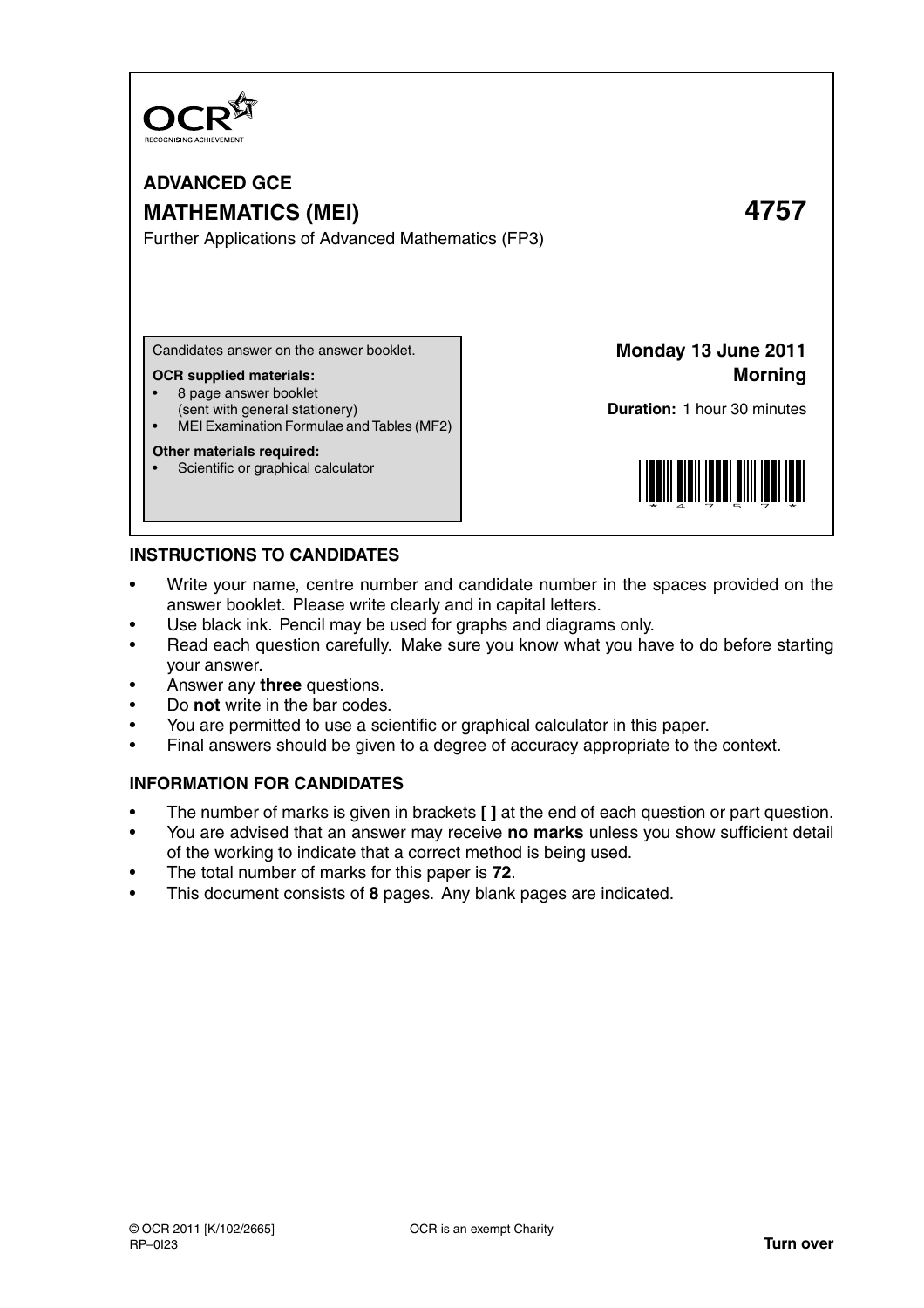**2**

#### *Option 1: Vectors*

**1** The points A (2, −1, 3), B(−2, −7, 7) and C(7, 5, 1) are three vertices of a tetrahedron ABCD.

The plane ABD has equation  $x + 4y + 7z = 19$ .

The plane ACD has equation  $2x - y + 2z = 11$ .

| (i) Find the shortest distance from B to the plane ACD. |  |
|---------------------------------------------------------|--|
| (ii) Find an equation for the line AD.                  |  |

- **(iii)** Find the shortest distance from C to the line AD. **[6]**
- **(iv)** Find the shortest distance between the lines AD and BC. **[6]**
- **(v)** Given that the tetrahedron ABCD has volume 20, find the coordinates of the two possible positions for the vertex D. **[6]**

*Option 2: Multi-variable calculus*

- **2** A surface *S* has equation  $z = 8y^3 6x^2y 15x^2 + 36x$ .
	- **(i)** Sketch the section of *S* given by *y* = −3, and sketch the section of *S* given by *x* = −6. Your sketches should include the coordinates of any stationary points but need not include the coordinates of the points where the sections cross the axes. **[7]**
	- **(ii)** From your sketches in part **(i)**, deduce that (−6, −3, −324) is a stationary point on *S*, and state the nature of this stationary point. **[2]**
	- (iii) Find  $\frac{\partial z}{\partial x}$  and  $\frac{\partial z}{\partial y}$ , and hence find the coordinates of the other three stationary points on *S*. **[8]**
	- **(iv)** Show that there are exactly two values of *k* for which the plane with equation

 $120x - z = k$ 

is a tangent plane to *S*, and find these values of *k*. **[7]**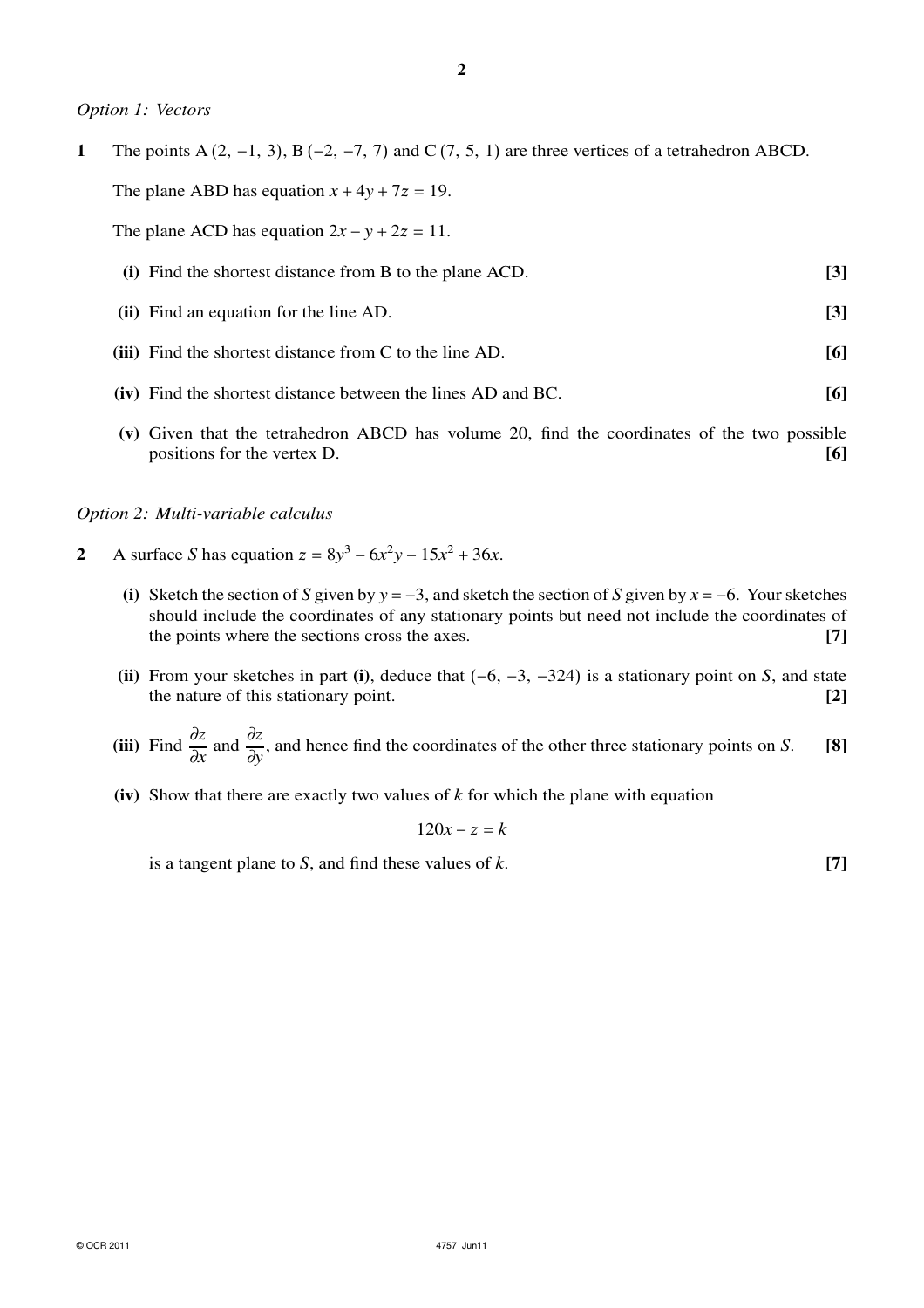*Option 3: Differential geometry*

**3** (a) (i) Given that 
$$
y = e^{\frac{1}{2}x} + e^{-\frac{1}{2}x}
$$
, show that  $1 + \left(\frac{dy}{dx}\right)^2 = \left(\frac{1}{2}e^{\frac{1}{2}x} + \frac{1}{2}e^{-\frac{1}{2}x}\right)^2$ . [3]

The arc of the curve  $y = e^{\frac{1}{2}x} + e^{-\frac{1}{2}x}$  for  $0 \le x \le \ln a$  (where  $a > 1$ ) is denoted by *C*.

(ii) Show that the length of C is 
$$
\frac{a-1}{\sqrt{a}}
$$
.

(iii) Find the area of the surface formed when *C* is rotated through  $2\pi$  radians about the *x*-axis.

**[5]**

- **(b)** An ellipse has parametric equations  $x = 2 \cos \theta$ ,  $y = \sin \theta$  for  $0 \le \theta < 2\pi$ .
	- **(i)** Show that the normal to the ellipse at the point with parameter  $\theta$  has equation

$$
y = 2x \tan \theta - 3 \sin \theta.
$$
 [3]

**(ii)** Find parametric equations for the evolute of the ellipse, and show that the evolute has cartesian equation

$$
(2x)^{\frac{2}{3}} + y^{\frac{2}{3}} = 3^{\frac{2}{3}}.
$$
 [6]

- **(iii)** Using the evolute found in part **(ii)**, or otherwise, find the radius of curvature of the ellipse
	- (*A*) at the point (2, 0),
	- (*B*) at the point (0, 1). **[4]**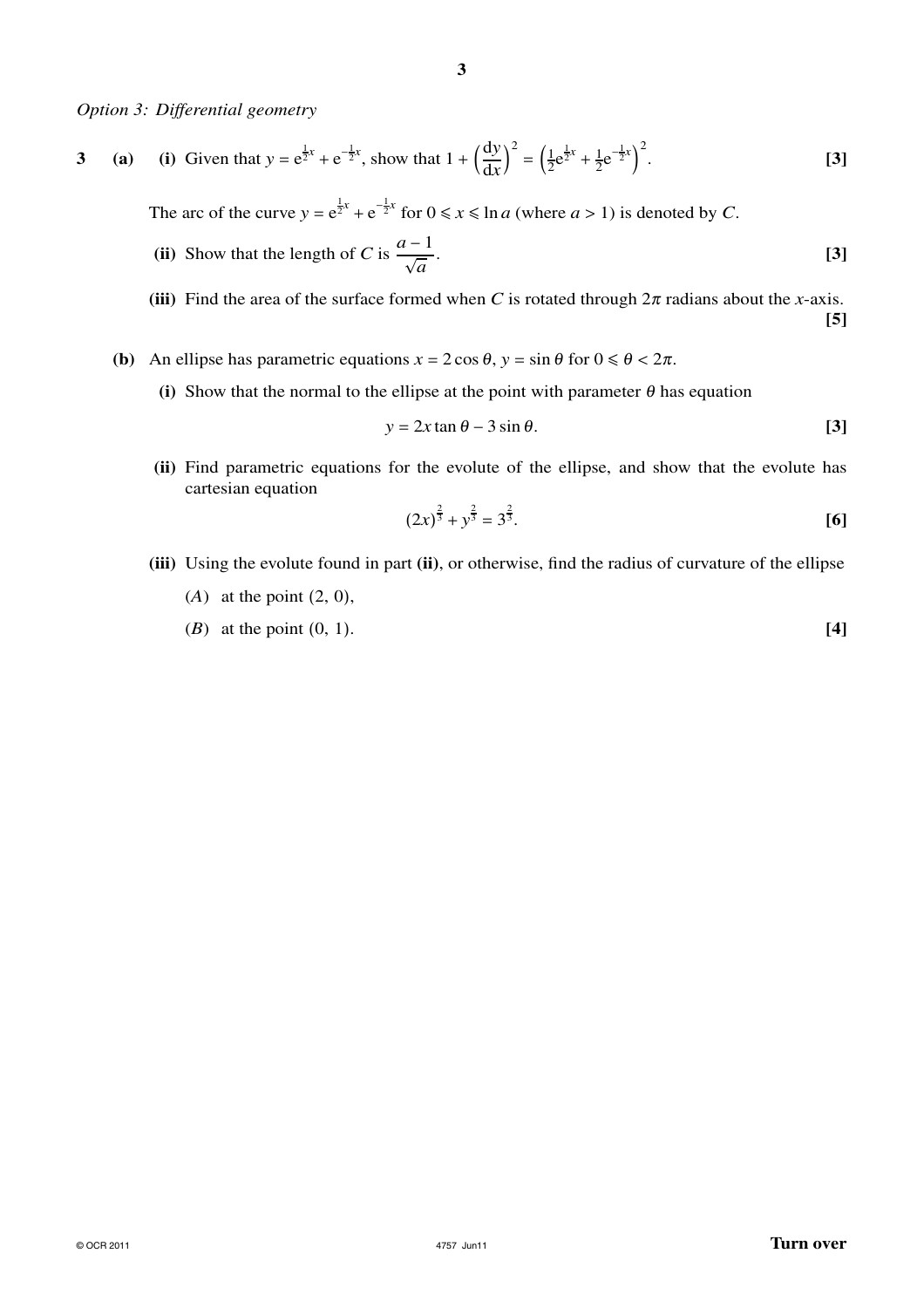### *Option 4: Groups*

- **4** (i) Show that the set  $G = \{1, 3, 4, 5, 9\}$ , under the binary operation of multiplication modulo 11, is a group. You may assume associativity. **[6]**
	- **(ii)** Explain why any two groups of order 5 must be isomorphic to each other. **[3]**

The set  $H = \left\{1, e^{\frac{2}{5}\pi j}, e^{\frac{4}{5}\pi j}, e^{\frac{8}{5}\pi j}\right\}$  is a group under the binary operation of multiplication of complex numbers.

**(iii)** Specify an isomorphism between the groups *G* and *H*. **[3]**

The set *K* consists of the 25 ordered pairs  $(x, y)$ , where *x* and *y* are elements of *G*. The set *K* is a group under the binary operation defined by

$$
(x_1, y_1)(x_2, y_2) = (x_1x_2, y_1y_2)
$$

where the multiplications are carried out modulo 11; for example,  $(3, 5)(4, 4) = (1, 9)$ .

- **(iv)** Write down the identity element of *K*, and find the inverse of the element (9, 3). **[2]**
- (v) Explain why  $(x, y)^5 = (1, 1)$  for every element  $(x, y)$  in *K*. [3]
- **(vi)** Deduce that all the elements of *K*, except for one, have order 5. State which is the exceptional element. **[3]**
- **(vii)** A subgroup of *K* has order 5 and contains the element (9, 3). List the elements of this subgroup.

**[2]**

**(viii)** Determine how many subgroups of *K* there are with order 5. **[2]**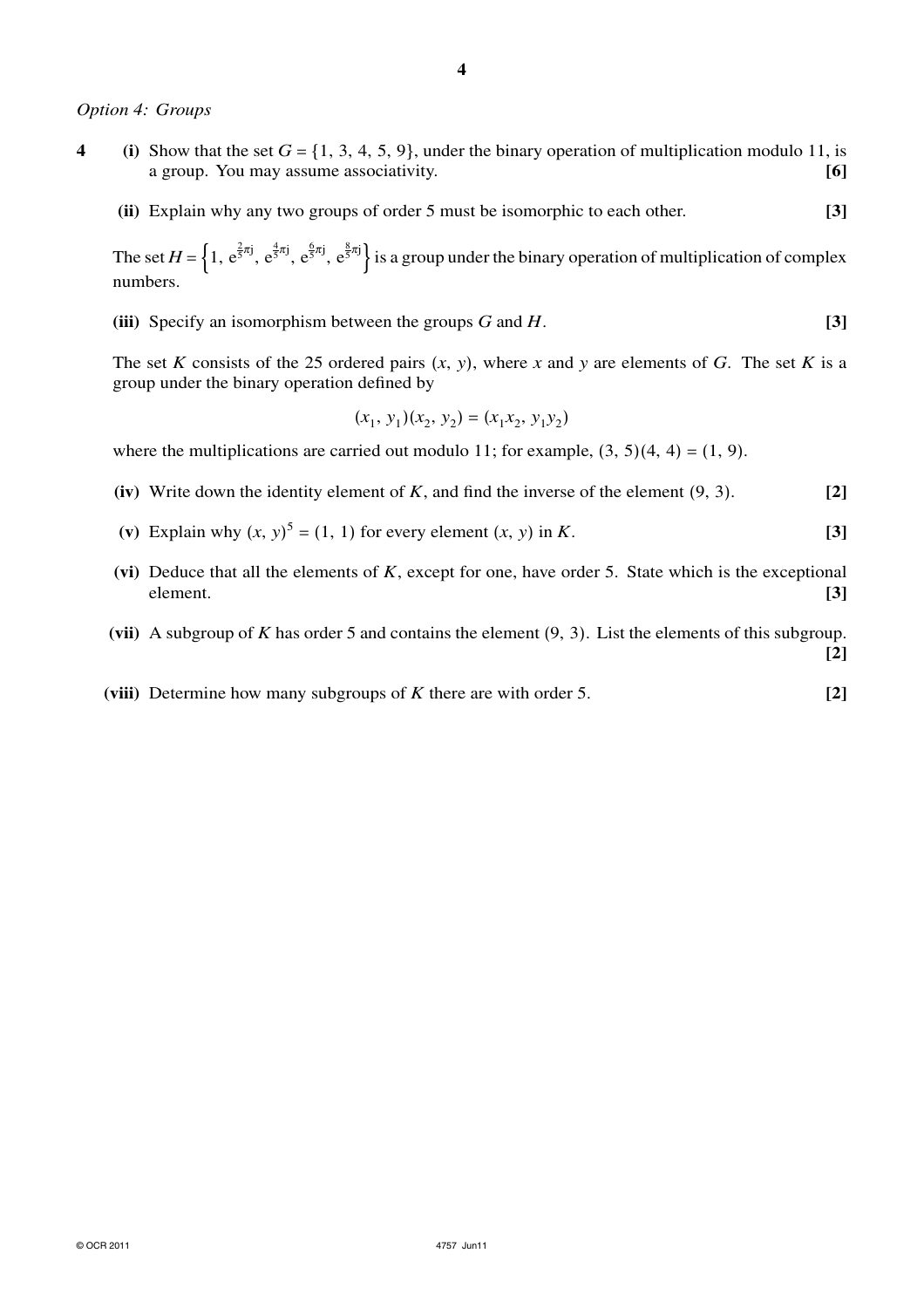#### *Option 5: Markov chains*

#### **This question requires the use of a calculator with the ability to handle matrices.**

**5** In this question, give probabilities correct to 4 decimal places.

Alpha and Delta are two companies which compete for the ownership of insurance bonds. Boyles and Cayleys are companies which trade in these bonds. When a new bond becomes available, it is first acquired by either Boyles or Cayleys. After a certain amount of trading it is eventually owned by either Alpha or Delta. Change of ownership always takes place overnight, so that on any particular day the bond is owned by one of the four companies. The trading process is modelled as a Markov chain with four states, as follows.

On the first day, the bond is owned by Boyles or Cayleys, with probabilities 0.4, 0.6 respectively.

If the bond is owned by Boyles, then on the next day it could be owned by Alpha, Boyles or Cayleys, with probabilities 0.07, 0.8, 0.13 respectively.

If the bond is owned by Cayleys, then on the next day it could be owned by Boyles, Cayleys or Delta, with probabilities 0.15, 0.75, 0.1 respectively.

If the bond is owned by Alpha or Delta, then no further trading takes place, so on the next day it is owned by the same company.

| $(i)$ Write down the transition matrix <b>P</b> .                                                                       | $[2]$ |
|-------------------------------------------------------------------------------------------------------------------------|-------|
| (ii) Explain what is meant by an absorbing state of a Markov chain. Identify any absorbing states in<br>this situation. | $[2]$ |
| (iii) Find the probability that the bond is owned by Boyles on the 10th day.                                            | $[3]$ |
| (iv) Find the probability that on the 14th day the bond is owned by the same company as on the 10th<br>day.             | [3]   |
| (v) Find the day on which the probability that the bond is owned by Alpha or Delta exceeds 0.9 for<br>the first time.   | $[4]$ |
| (vi) Find the limit of $\mathbf{P}^n$ as <i>n</i> tends to infinity.                                                    | $[2]$ |
| (vii) Find the probability that the bond is eventually owned by Alpha.                                                  | $[3]$ |
|                                                                                                                         |       |

The probabilities that Boyles and Cayleys own the bond on the first day are changed (but all the transition probabilities remain the same as before). The bond is now equally likely to be owned by Alpha or Delta at the end of the trading process.

**(viii)** Find the new probabilities for the ownership of the bond on the first day. **[5]**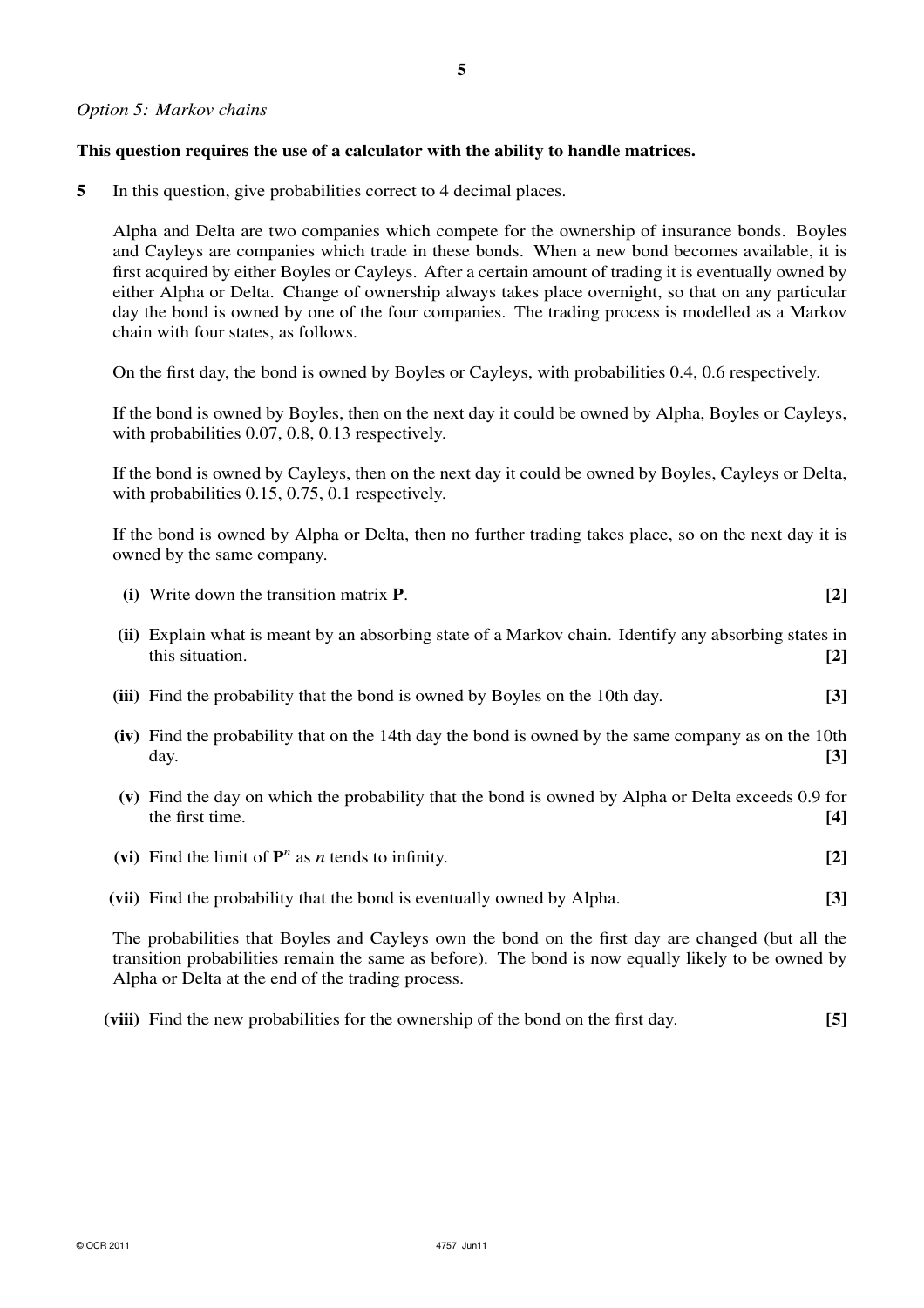# **BLANK PAGE**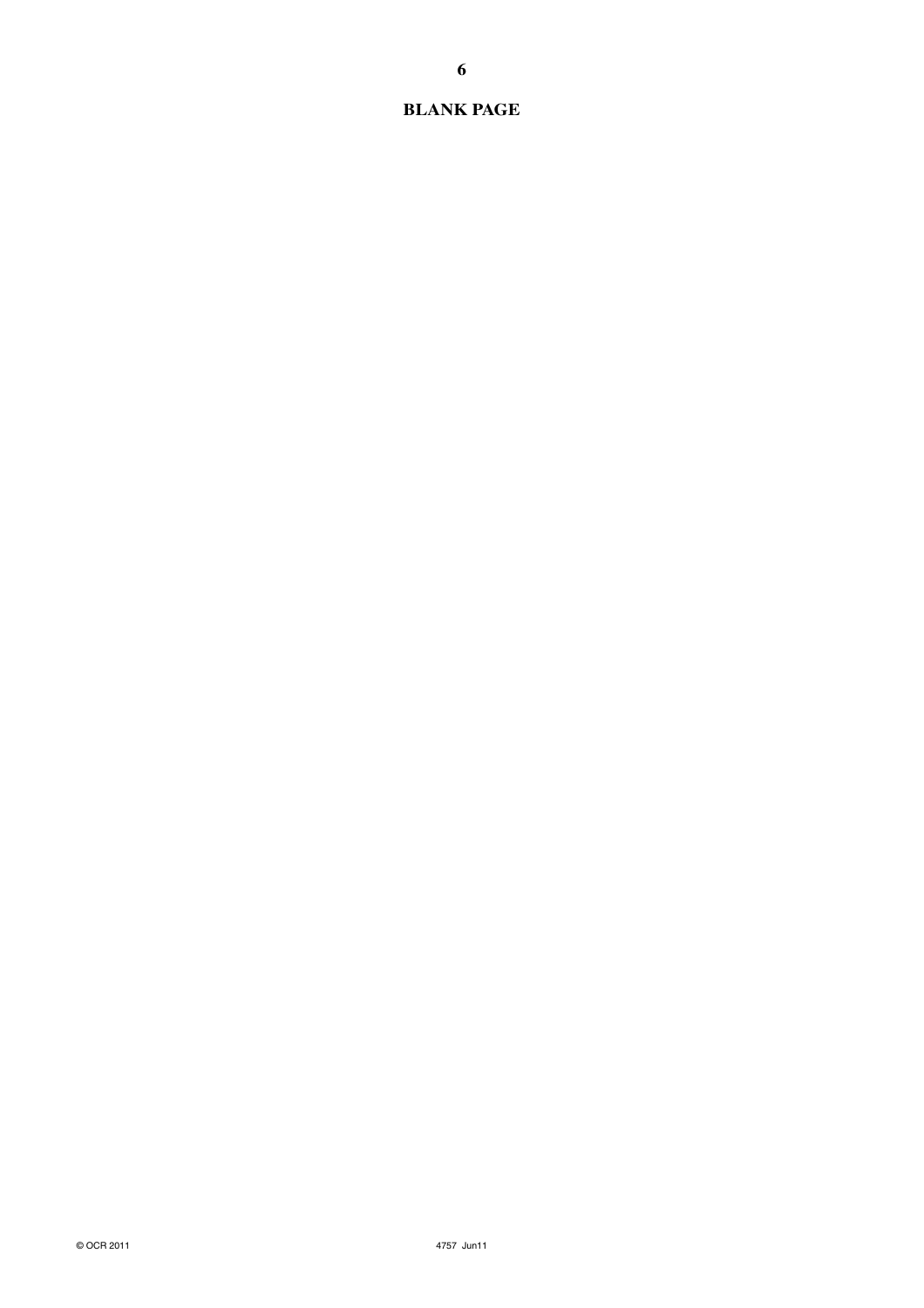# **BLANK PAGE**